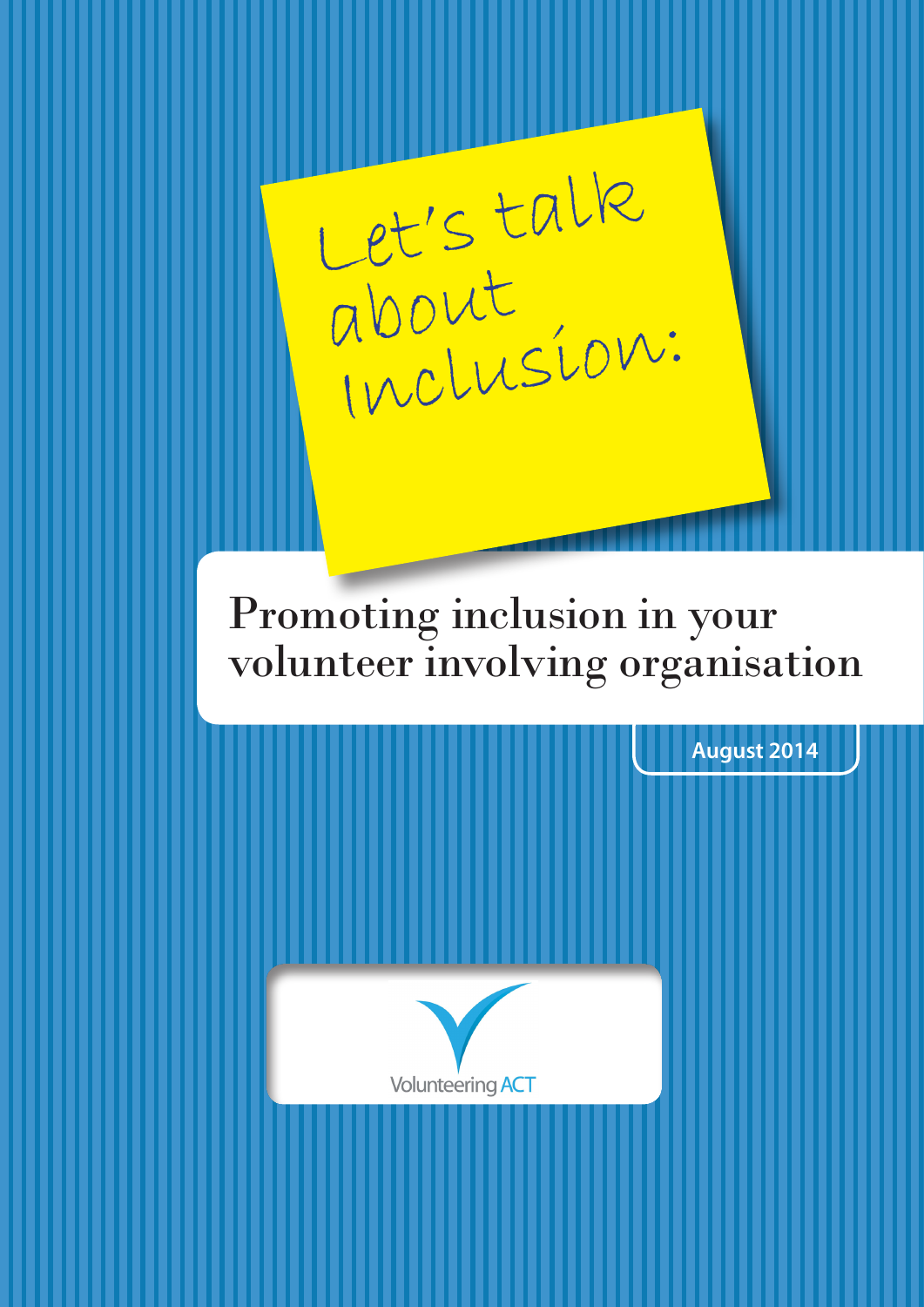## Introduction

The following resource is available for members of volunteer involving organisations who want to develop a more inclusive environment in their organisation.

The insights from this resource flow from the work that was carried out in Volunteering ACT's Inclusive Volunteering Program between 2012 and 2014 and is inspired by those individuals, in volunteer involving organisations, who have welcomed individuals from vulnerable sectors of the community into their volunteer workforce.

This resource is designed for people who want to make that kind of positive difference in the lives of others. As a free publication you are welcome to print copies and share it with like-minded people.

Thank you for your interest in building inclusion and good luck with the journey ahead.

Maureen Cane Chief Executive Officer of Volunteering ACT July 2014

#### **For further information please contact:**

**Volunteering ACT** Level 2, 202 City Walk, Canberra City (PO Box 128, Civic Square ACT 2608) Phone 62514060 Email: customer.service@volunteeringact.org.au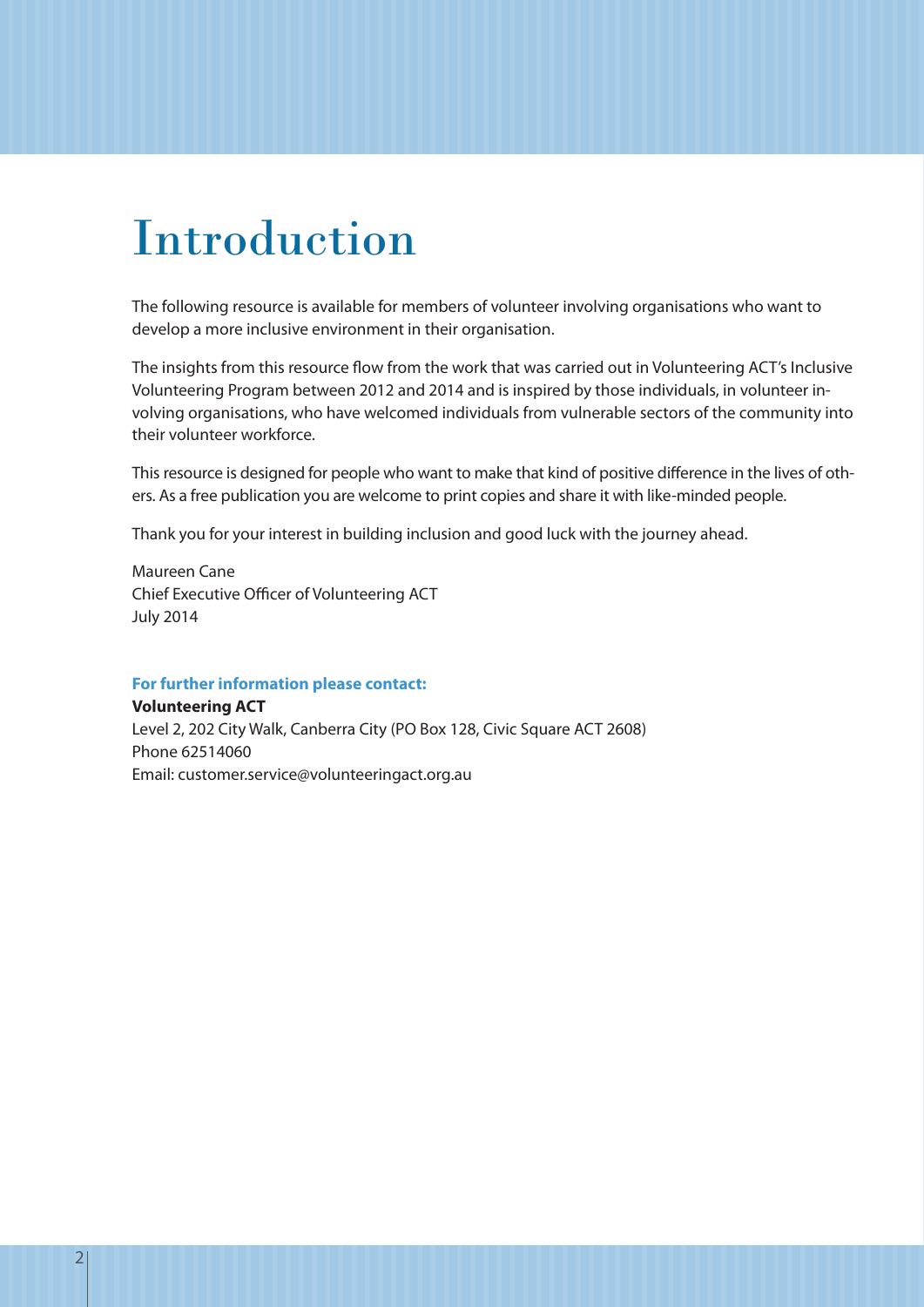# What do we mean by inclusion?

Social inclusion has the aim of valuing all people particularly through opening opportunities so they can participate fully in their community.

The work of inclusion is particularly focused on providing support and seeking opportunities for people who experience exclusion in their lives. There are many, in our community, who experience social isolation on a daily basis. Often it's because of issues related to disability, culture and language.

The volunteering sector can be a powerful setting for inclusive achievements. Opening the door to a socially isolated individual can make an enormous difference in their lives not only in providing an experience of acceptance but also in giving them a chance to let their potential and skills shine.

## How will your volunteering program benefit from a more inclusive approach?

A volunteer involving organisation can experience considerable benefits through adopting a more inclusive approach to recruiting and retaining volunteers. The benefits include:

#### Attracting a more diverse group of volunteers

Through engaging volunteers from varying backgrounds and abilities you will attract volunteers who will offer your volunteering program a wide range of skills, experiences and perspectives.

#### Building a more sustainable volunteer workforce

Adopting a more inclusive approach is a smart strategy particularly given the impact the aging population is likely to have on volunteer recruitment in the years to come. A broad, inclusive outreach in recruitment may be the difference between a volunteer program flourishing or ceasing.

#### Reflecting the community as a whole in your volunteering program

A volunteering program that reflects the community as a whole is more attractive to that community.

#### Creating an inclusive climate in your organisation

Creating an inclusive climate in your organisation will promote equity, enhance organisational effectiveness and capitalise on the talents of your staff. Feedback received from volunteer involving organisations, in relation to inclusive placements, has indicated inclusion can promote increased skills and satisfaction for those who manage or work alongside inclusive recruits.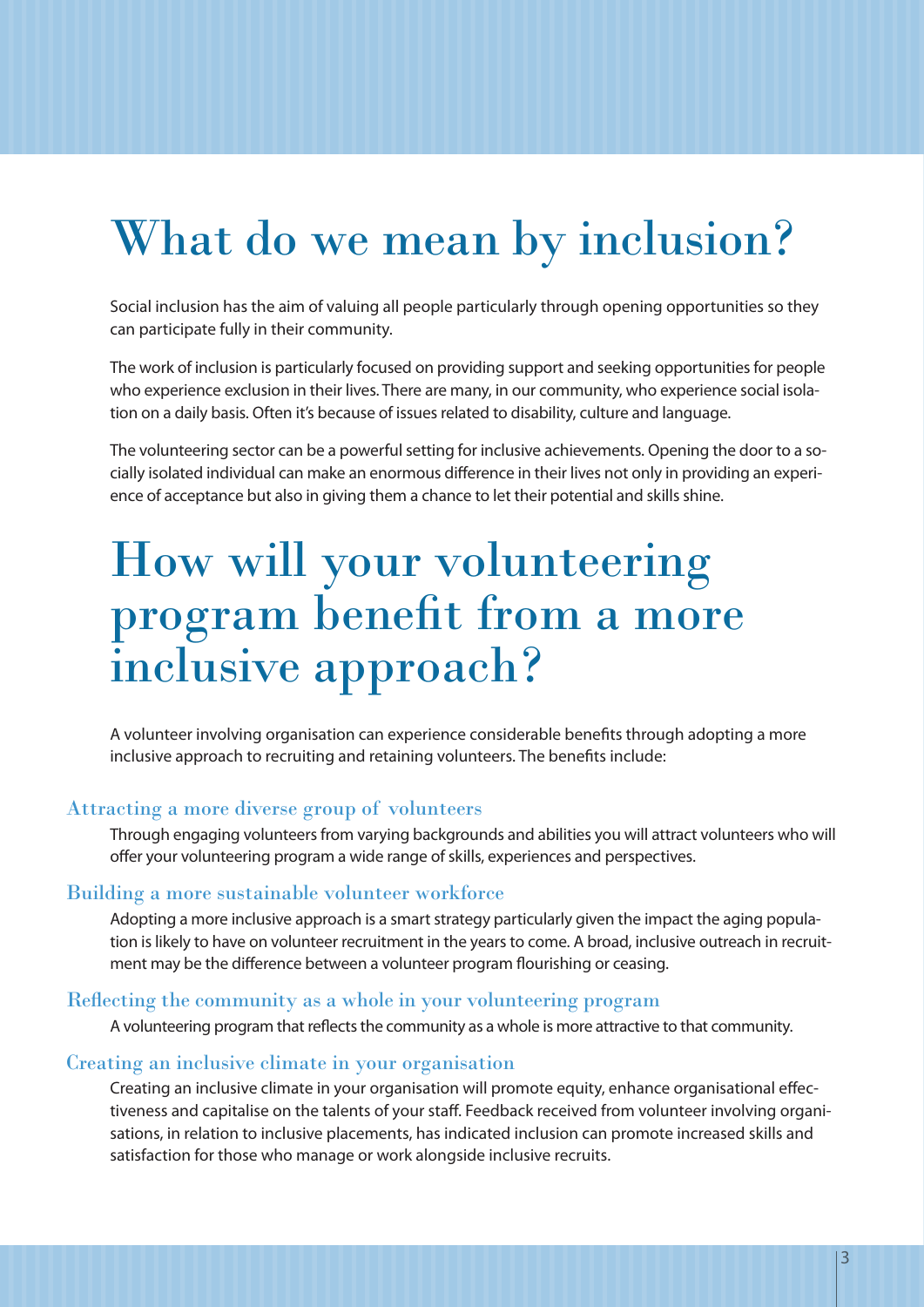# Organisational self-assesment

The following self-assessment questions may help you identify areas where you can build a more inclusive approach in recruiting and retaining your volunteer workforce:

### 1. ADDRESSING THE BASICS

Do your organisation's policies acknowledge and support inclusive volunteering?

Do you provide information about your organisation and volunteering opportunities:

- In simple and accessible language
- In languages other than English
- In alternative formats (eg. audio for people who are visually impaired)

When advertising volunteer positions do you indicate that you welcome:

- Aboriginal and Torres Strait Islander people
- People with disabilities
- People from culturally and linguistically diverse backgrounds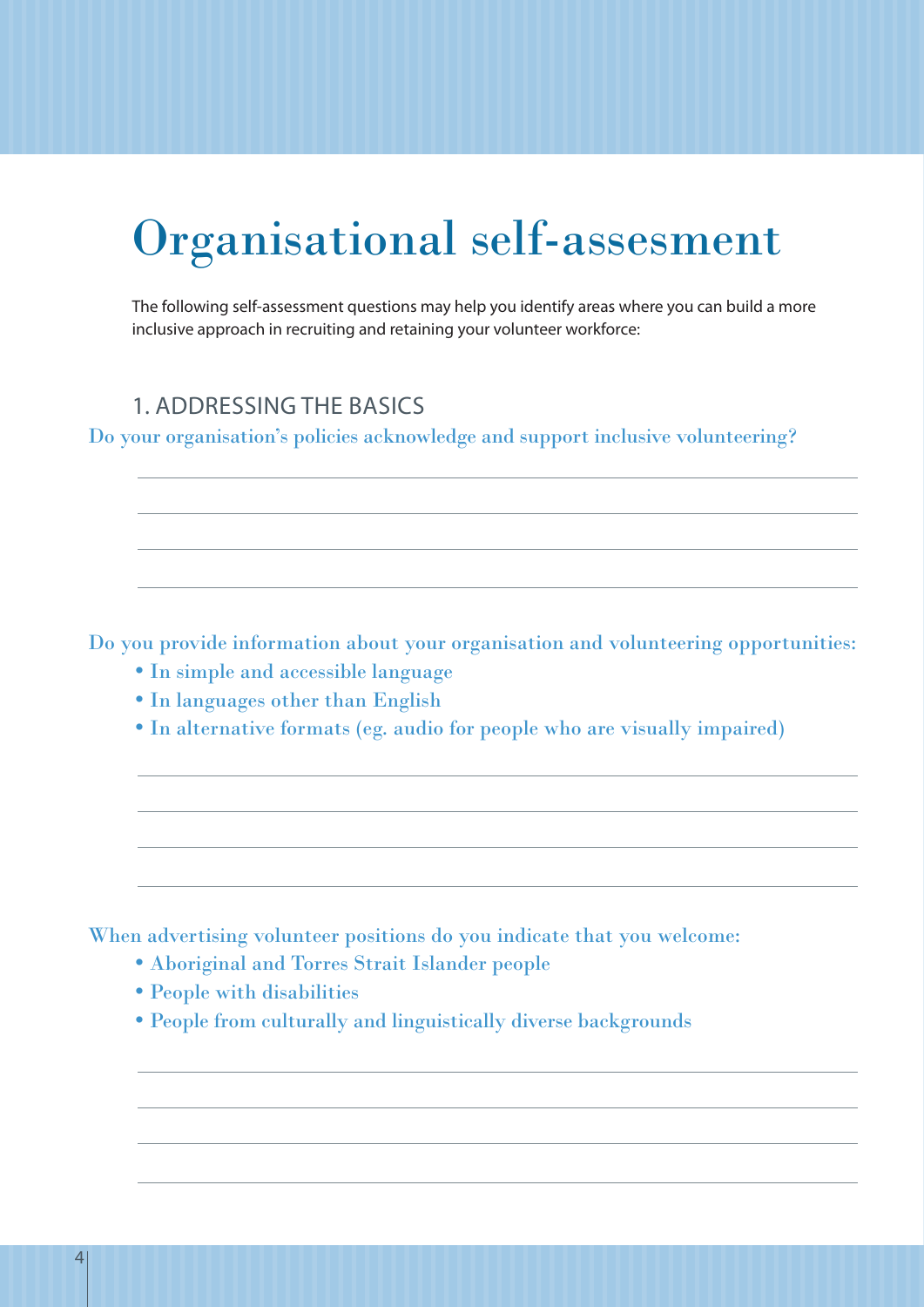Are your premises accessible to people with mobility issues?

Are the signs displayed in your premises easy to understand and follow?

Is your induction and orientation process the same for all volunteers or are you able to offer a degree of flexibility which can take into account personal factors (eg. sight or hearing impairment, a limited capacity to process information, a physical incapacity to attend a meeting at a particular location)?

Is there any resistance in your organisation, in attitudes or other ways, which could challenge a more inclusive approach to recruiting and supporting volunteers?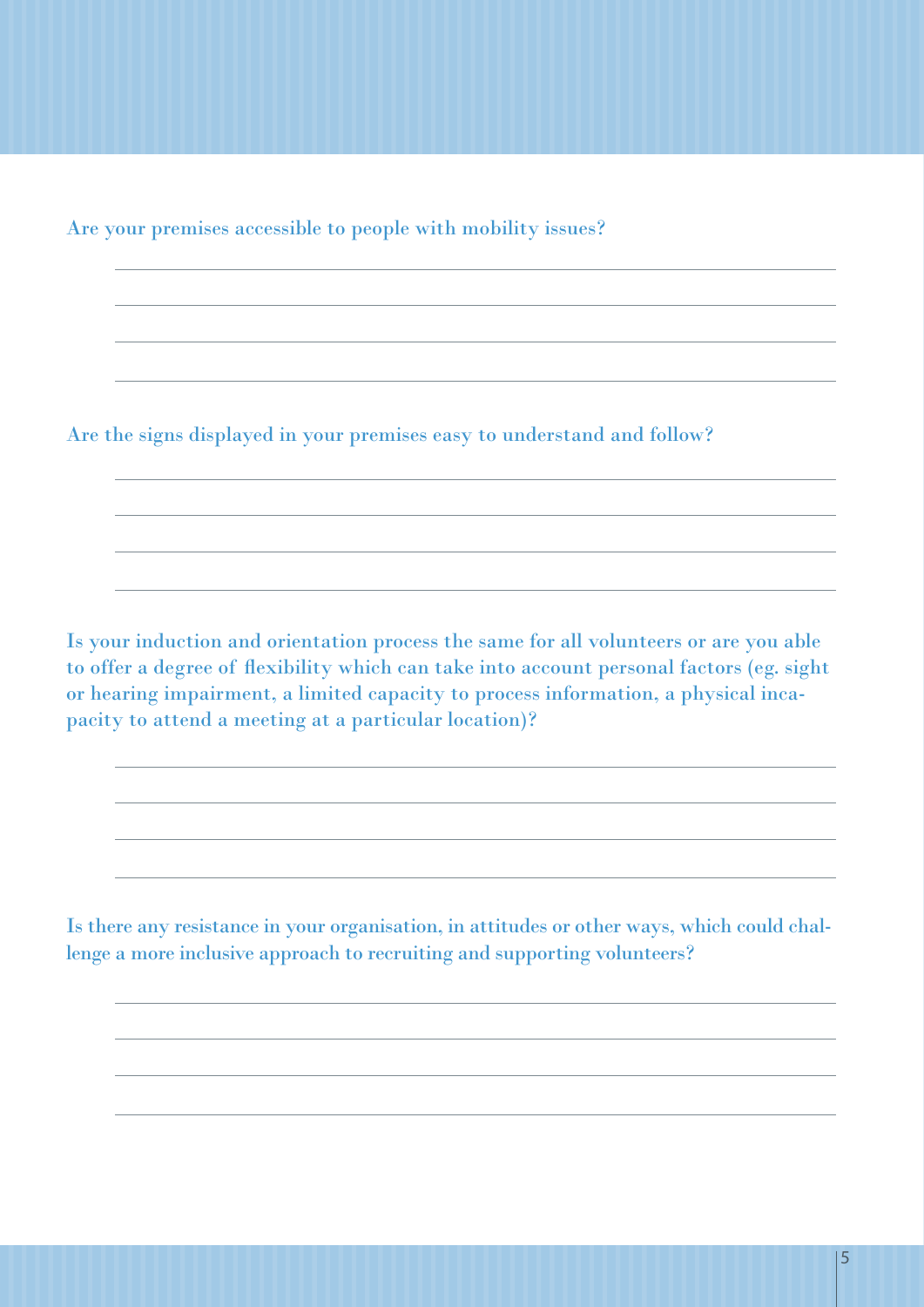### 2. IDENTIFYING INCLUSIVE OPPORTUNITIES

Is there a backlog of certain types of work in your organisation? Alternatively, are there inefficiencies in the way people are using their time in the workplace? (eg. Are staff members taken away from their main work due to having to catch up on administrative tasks? Are staff so busy, in aged care facilities, that they don't have time to give residents as much attention as would be beneficial? Are there conservation projects that have been on hold because of a lack of workers?).

Have you considered addressing the issue you've identified through inclusive recruitment?

Are there vacant roles in your volunteer workforce which could be broken down into smaller components? (eg. an organisation might advertise for a volunteer project officer who will carry out a phone survey, keep data entry up to date and then write a report – it may be feasible to have three volunteers carrying out the three components separately)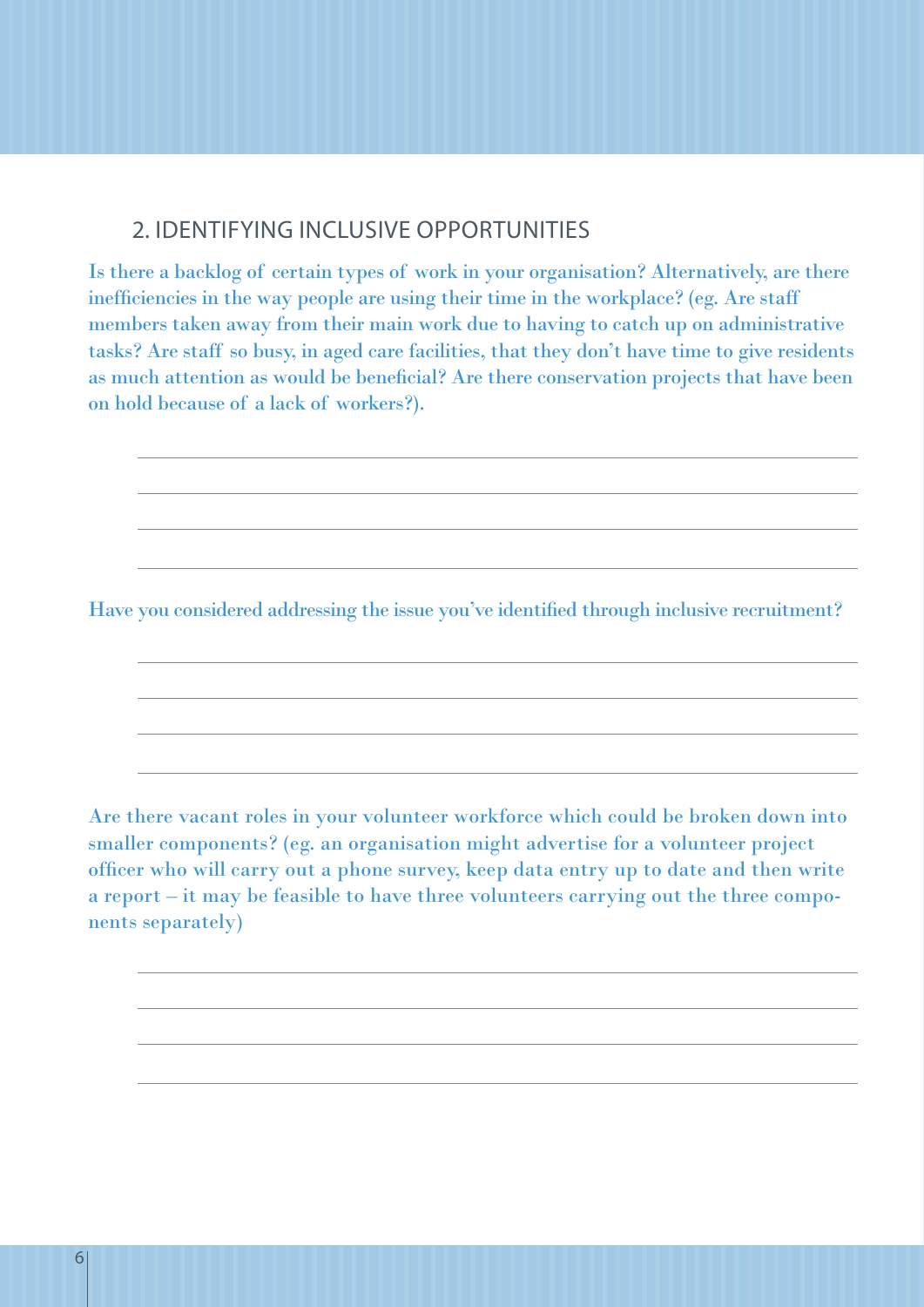# The power of conversations

Often the most substantial changes in organisations and communities are brought about through the accumulated influence that comes through many conversations over time. Conversations help to identify shared values, build networks of like-minded people and provide avenues for exploring possibilities.

In your initial conversations with colleagues about inclusion, you can start the ball rolling with "I've been wondering how we could be more inclusive…." The Organisational Self-Assessment, in the previous section, may be a good reference in your conversations.

It's good to have initial conversations with people who are likely to be open to inclusion. This can provide experience of a positive conversation that's focused on possibility rather than arguing against someone's 101 reasons why inclusion just can't happen. It's important, initially, to take steps that help to build confidence and support.

Who are the positive people in your organisation you might speak to?

Once you've had your conversation, how did you find the experience? Was it encouraging, challenging or surprising?

Did the conversations generate any practical ideas that might contribute to building inclusion in your organisation?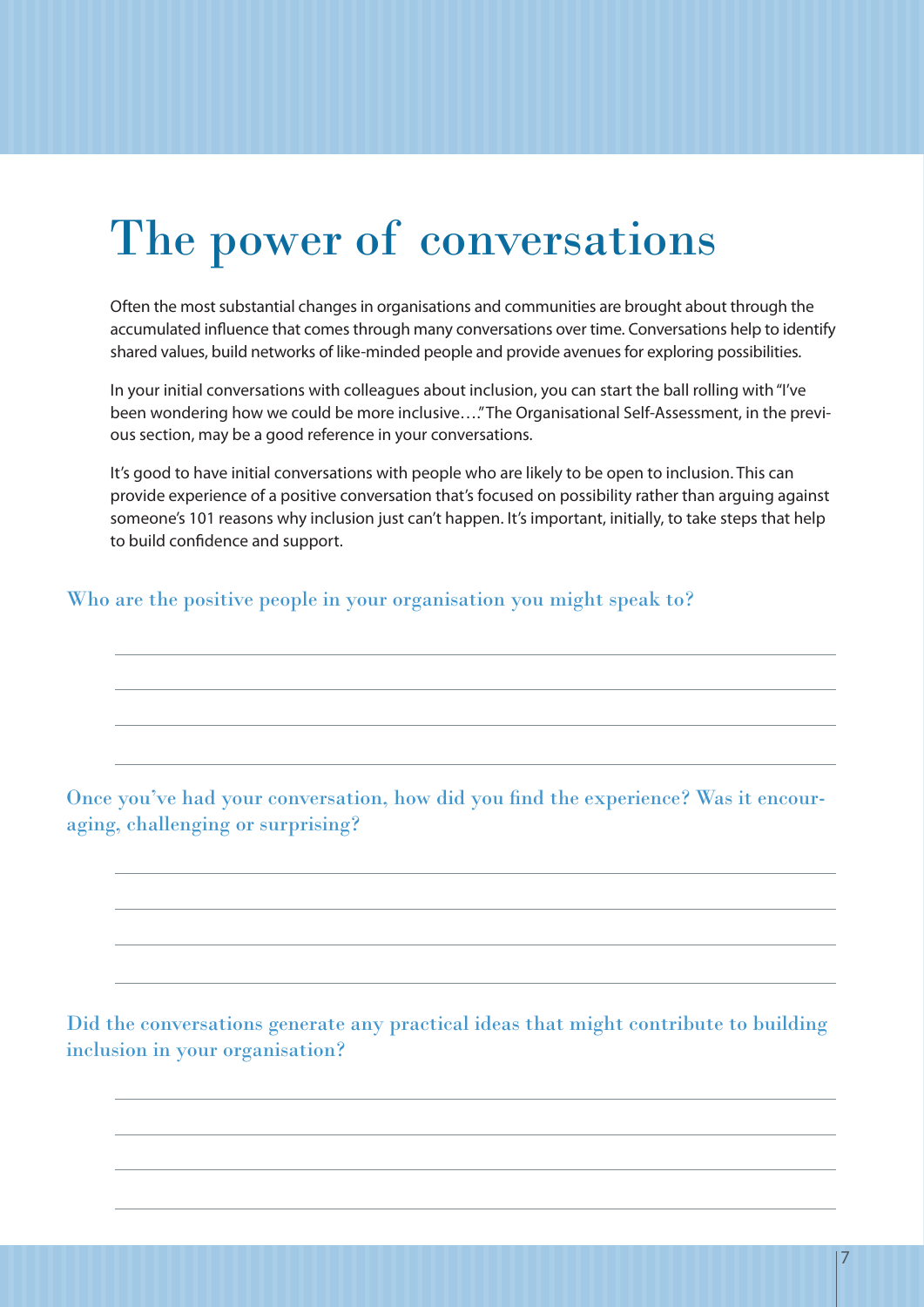# Next steps

Individual conversations, mentioned in the previous section, are a good first step towards building inclusion in your organisation. You will need to get others on board if there's need for major change in your organisation and it's important to identify the most effective way forward in achieving that support. Your options may include putting inclusion on the agenda of an organisational meeting or meeting a key leader in the organisation to discuss the issue.

#### **No matter what approach you take it's important to have thought through:**

- what the concern is
- why the concern needs to be addressed
- how the concern could be addressed

## WHAT THE CONCERN IS

It's important to be clear and concise about this. The concern might not just be that your organisation isn't as inclusive as it could be. In addition there may be related concerns that there are insufficient volunteers or that current recruitment of volunteers is falling or that the organisation has only been seen as being there for certain sectors of the community.

## WHY THE CONCERN NEEDS TO BE ADDRESSED

This step is about putting the concerns together (where there's more than one) and showing how they all relate. In terms of inclusion, this is where you show that addressing the issue of inclusion will be beneficial to your organisation and that not addressing inclusion is likely to be detrimental.

## HOW THE CONCERN COULD BE ADDRESSED

The issue of inclusion often remains in the realm of being "a really important issue that somebody should do something about some day." If you raise the issue of inclusion it's important to propose some specific course of action – something that will move beyond a vague sense of concern that's going nowhere in particular. A proposal will also carry more weight if you are prepared to indicate your willingness to be involved in its implementation.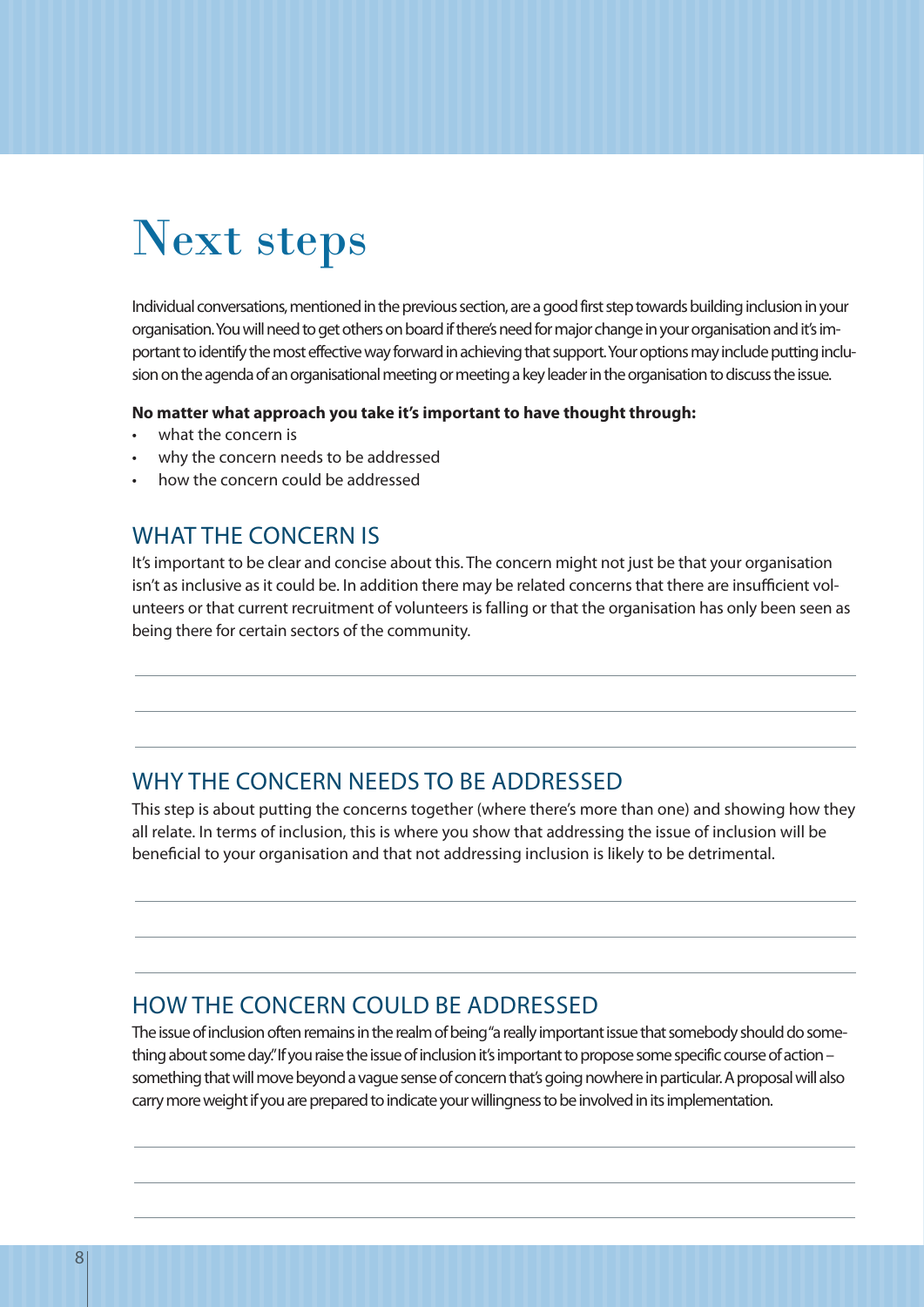## A few examples of presenting a call to action about inclusion

## EXAMPLE ONE

Our organisation's mission statement emphasises the importance of inclusion. I have a concern that our current recruitment strategy for volunteers isn't reaching out to the broadest cross-section of the community. If we continue down this path, I believe our organisation will end up being seen as irrelevant. I propose we review how we advertise our volunteering roles and where we advertise to see if we can improve our outreach. I'm willing to do what I can to make that happen.

## EXAMPLE TWO

I've noticed, around the office, that we're all pushed to the limit with work and the backlog of data entry and archiving is getting ridiculous. If this keeps up we won't be able to find documents when we need them and the disorganisation just isn't a good look. Now we've had some enquiries from a disability organisation looking for office based volunteering opportunities for some of their clients. How about we have a meeting with them and see if they have someone who can help with this administration work? It would be a good outcome for them and for us. I'm happy to make the call.

## EXAMPLE THREE

I think it's great that we've taken a step forward with being inclusive and accepted John as a volunteer. I've heard some people in the organisation are still uncomfortable about his autism and especially the challenges of communicating with him. I'm worried if we don't tackle that discomfort, and think about some solutions, the viability of John's volunteering might be compromised. I know John's connected to a disability organisation and they've offered to help out if anything comes up. How about I ring them and see if they can come and give us a bit of input about how to work well with John?

## EXAMPLE FOUR

We haven't had any success recruiting a volunteer for our new project. I'm concerned it won't get off the ground. I know we specified that we just wanted one volunteer and we designed our job description based on that. I've been wondering if we might have a better chance of getting this project up and running if we think flexibly, and maybe recruit a few people who could each do part of the role. It could also be a good way of being a bit more inclusive with our recruiting. I'm happy to help review the job description and see if we can come up with an alternative.

## EXAMPLE FIVE

There's been a noticeable increase in our organisation providing help to people from a particular ethnic community but I've noticed there have been issues with communication. I'm concerned the quality of our service is being compromised by the miscommunication. How about we look for a suitable person from their community and see if they're interested in joining our front desk volunteering team.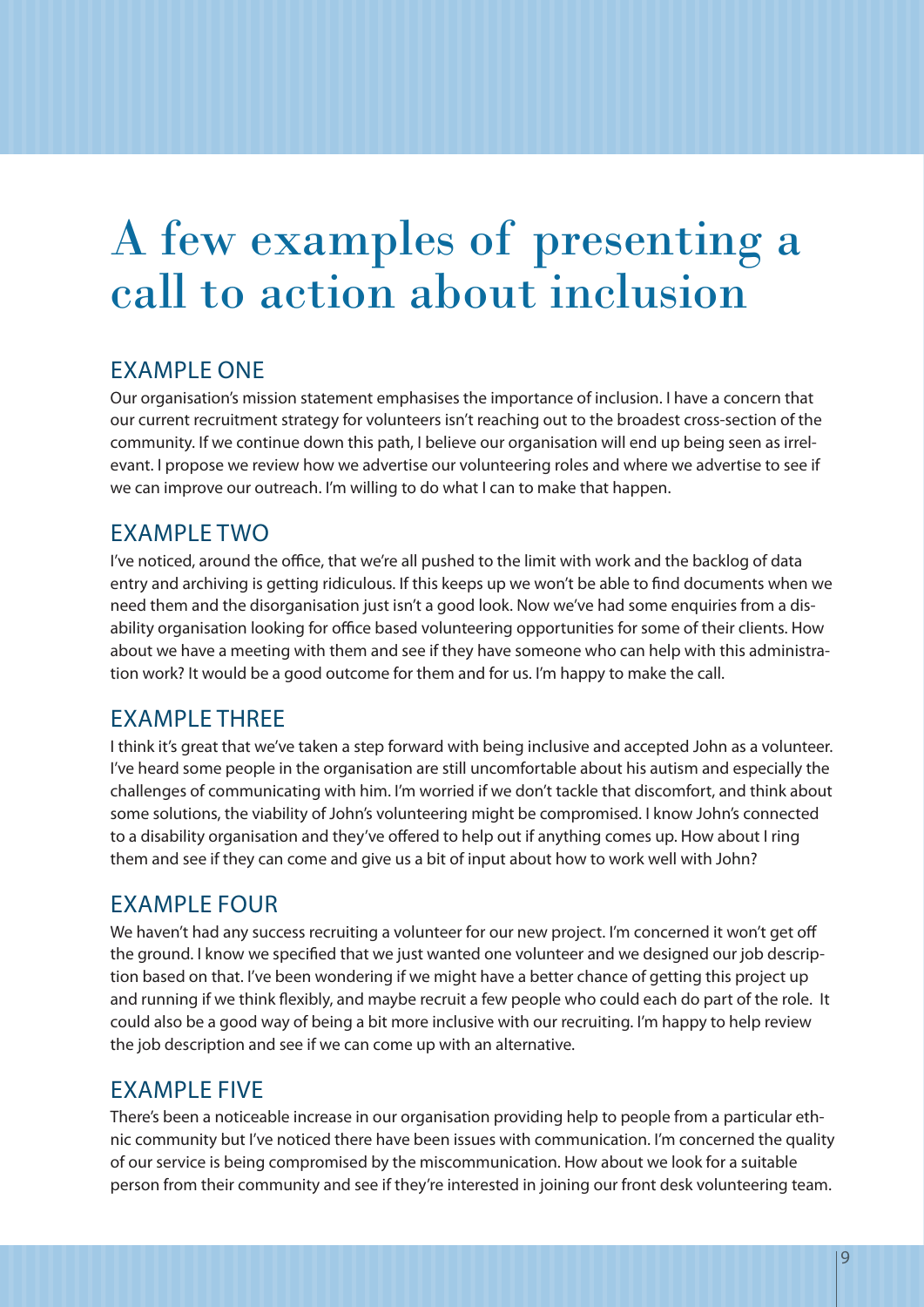## Fears related to inclusion

A common reaction to the possibility of building inclusion is fear: fear of the unknown, fear of complication, fear of being crushed by yet another addition to an already too heavy workload. There needs to be a place, in conversations about inclusion, for fears and concerns to be expressed, heard and discussed.

## Some common fears and how they might be addressed

#### "I'm worried that I won't be able to understand the person if I'm working with them."

Communication can be challenging and if a person has limited English, a strong accent or a speech impediment then the challenge can be even greater. Often time is the essential ingredient in gaining an understanding of the way someone else communicates. Be patient with yourself as well as with the other person and explore different ways of getting the message across. When recruiting someone who may have communication challenges ask if there are alternate ways of communicating that are helpful (eg. through writing or through gestures).

### "I've never worked with someone with a disability. I'm really worried that I won't know what to do if something goes wrong."

Inclusion is an interesting process. Sometimes it brings to light our own sense of vulnerability particularly when we feel that we're faced with the unknown. It's helpful, particularly during the recruitment process, to ask if there are any particular issues that fellow workers should know about. For example if the person has indicated that they're epileptic it is appropriate to ask if there are particular triggers (eg. fluorescent lights, noise etc) and if they have a care plan for when seizures happen. It's always appropriate to find out the information that will ensure a healthy and safe workplace.

#### "I'm worried I might say the wrong thing."

It sometimes takes time to get to know and relate to someone else. If you find you're working with someone with a disability, only refer to the disability when it's necessary and appropriate. Also it's great to offer help but try not to presume the person needs your help. Sometimes we can tangle ourselves up in our own presumptions about other people.

#### "I'm worried we won't be able to get the work done if we include this person."

It often takes a period of trial and error before people find the best way to work together. Time and patience are key ingredients. It's also important to make an effort in getting team members on board when it comes to inclusion. Letting people know that they're helping the organisation to grow and develop in a new way may be a helpful motivator.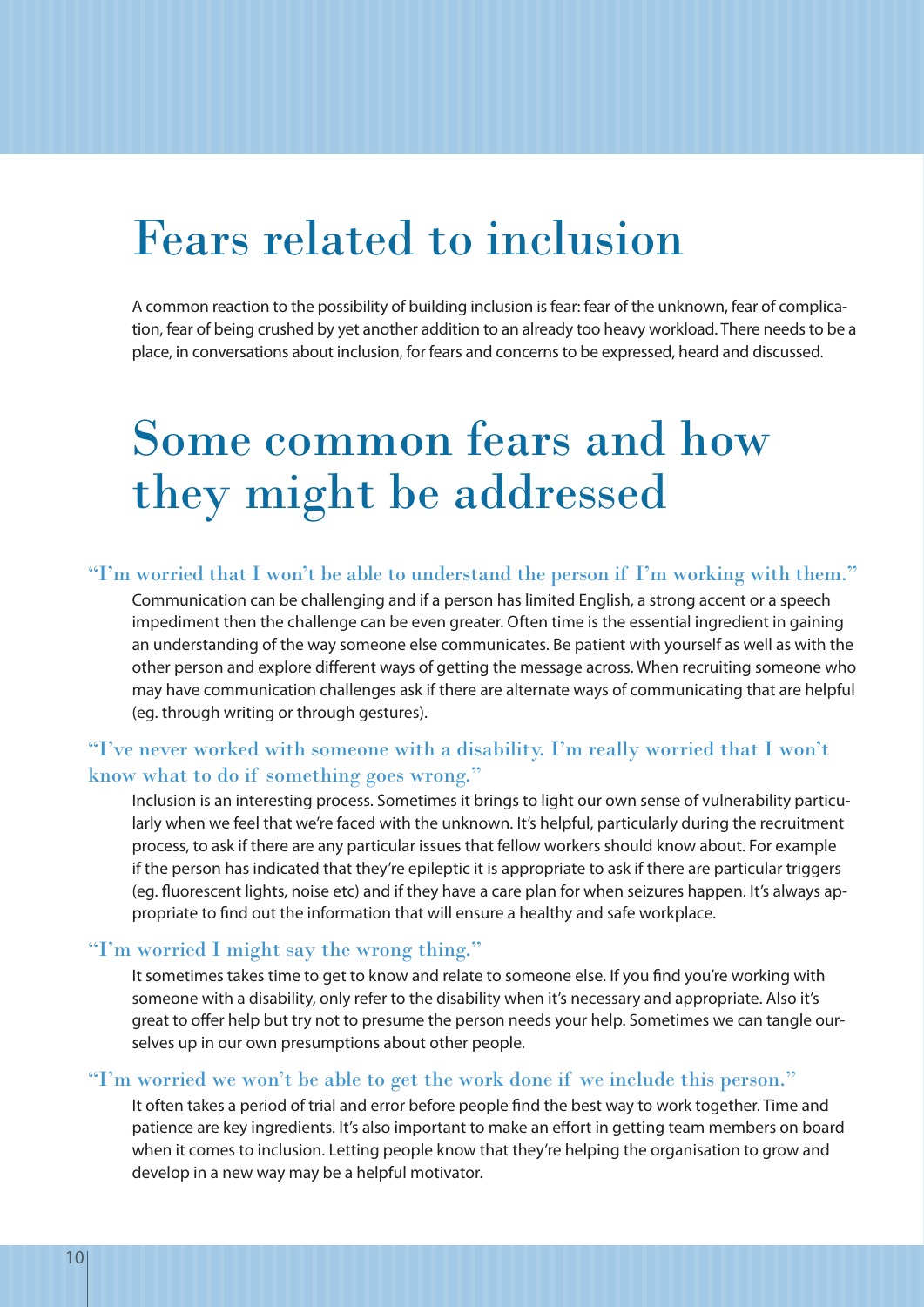# Volunteering ACT and inclusion

Volunteering ACT's Inclusive Volunteering Program provides support to facilitate vulnerable people into volunteering placements which will enable an increase in social and economic participation in the broader community. The Program assists Aboriginal and Torres Strait Islander people, people with a disability and people from culturally and linguistically diverse backgrounds. The Program also has the aim of supporting volunteer involving organisations in the development of more inclusive recruitment and retention strategies.

#### **Give Volunteering ACT a call, on (02) 62514060, if you are one of Volunteering ACT's member organisations and you want to:**

- develop volunteer job descriptions with a more inclusive angle,
- discuss strategies for creating a greater inclusivity in your volunteering group
- or connect with individuals from vulnerable backgrounds who are looking for an inclusive opportunity

## Some other helpful connections

**ACT Community Services Directorate** engage with the business and community sectors in developing opportunities for people with disabilities along with work involving the Aboriginal and Torres Strait Islander community and the multicultural sector. Further information can be found here: http://www.communityservices.act.gov.au/disability\_act/business\_and\_community

**Advocacy for Inclusion** delivers public workshops and in house training related to Inclusion Awareness. http://www.advocacyforinclusion.org

**Volunteering WA's** online resource, Enhancing Access, provides information related to inclusion and disability awareness and can be found here: http://ea.volunteeringwa.org.au/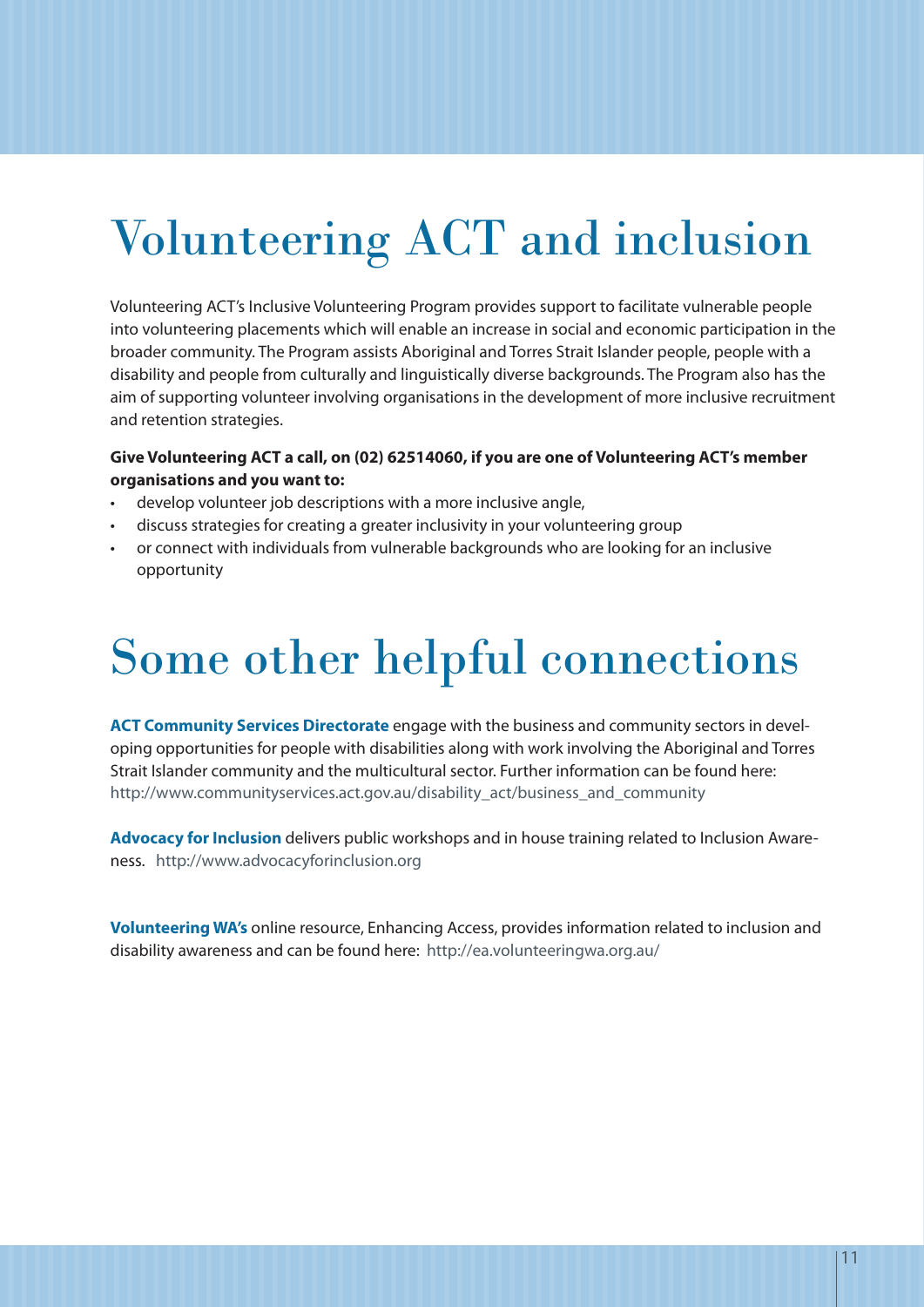## Conclusion

We often can't foresee the change that might be provoked when we engage people in conversations about what we care about. It's impossible for this publication to provide a clear picture of the way inclusion will grow and develop through your conversations with others in your organisation. The outcome will be shaped by the individuals who are involved and the structure and nature of your organisation.

There's no doubt the journey will involve highs and lows and the experience of both barriers and breakthroughs. It's important to take care of yourself on the journey and support those others who share your commitment.

Conversations that lead to action may not only make a life-giving difference for someone currently experiencing exclusion in the community. They may also make a life-giving difference to you.

Good luck with your efforts.

**For further information please contact:**

**Volunteering ACT**

Level 2, 202 City Walk, Canberra City (PO Box 128, Civic Square ACT 2608) Phone 62514060 Email: customer.service@volunteeringact.org.au